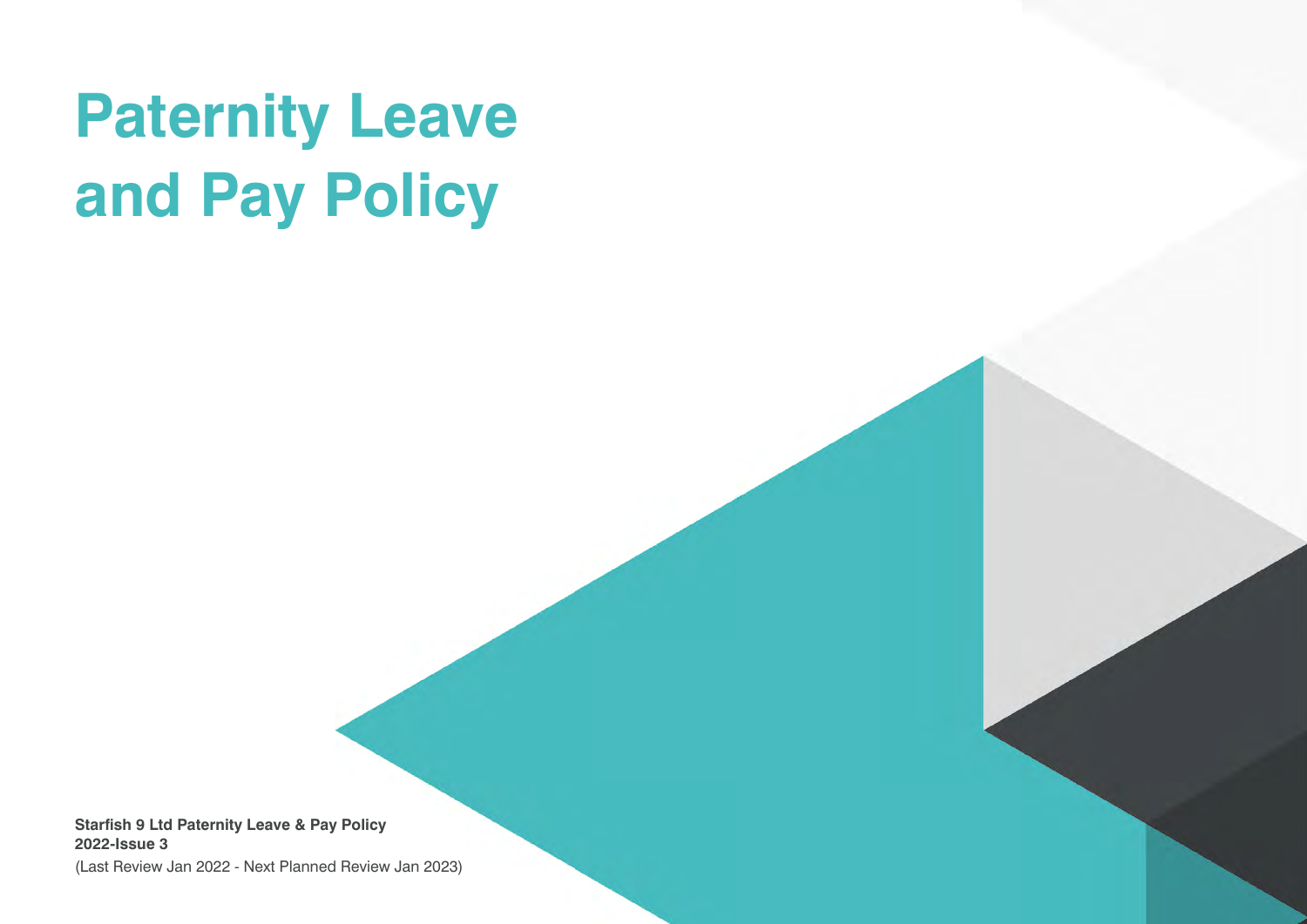# **Paternity Leave and Pay**

# **What this policy covers**

This policy applies to employees. However, Statutory Paternity Pay may be available to both employees and workers.

This policy outlines your statutory right to Paternity Leave and the qualifying conditions and the procedure that you need to follow when requesting Paternity Leave. It also provides information relating to your contractual rights and your right to return to work following Paternity Leave.

You may also be eligible to take Shared Parental Leave. Entitlements and procedures that apply to Shared Parental Leave are contained in a separate policy in this Handbook.

The following sections provide only a general guide; further guidance and clarification must be sought from Management.

## **Your entitlements and responsibilities**

#### **Right to accompany a pregnant woman to antenatal appointments**

You have the right to take unpaid time off during working hours to accompany a pregnant woman to antenatal appointments where you:

- Are the pregnant woman's husband or civil partner, or
- Live with the woman in an enduring family relationship (whether heterosexual or same-sex relationship) and are not a relative of the woman, or
- Are the expected child's father, or
- Are one of a same-sex couple who is to be treated as the child's other parent under the assisted reproduction provisions, or
- Are the potential applicant for a parental order under surrogacy laws.

This time off is limited to:

- No more than two occasions
- Each lasting no more than six and a half hours

#### **Paternity Leave**

You can take Paternity Leave (PL) in relation to the birth or adoption of a child. If you are the partner of an individual who adopts, or you are the other member of a couple who is adopting jointly, you may be entitled to Paternity Leave.

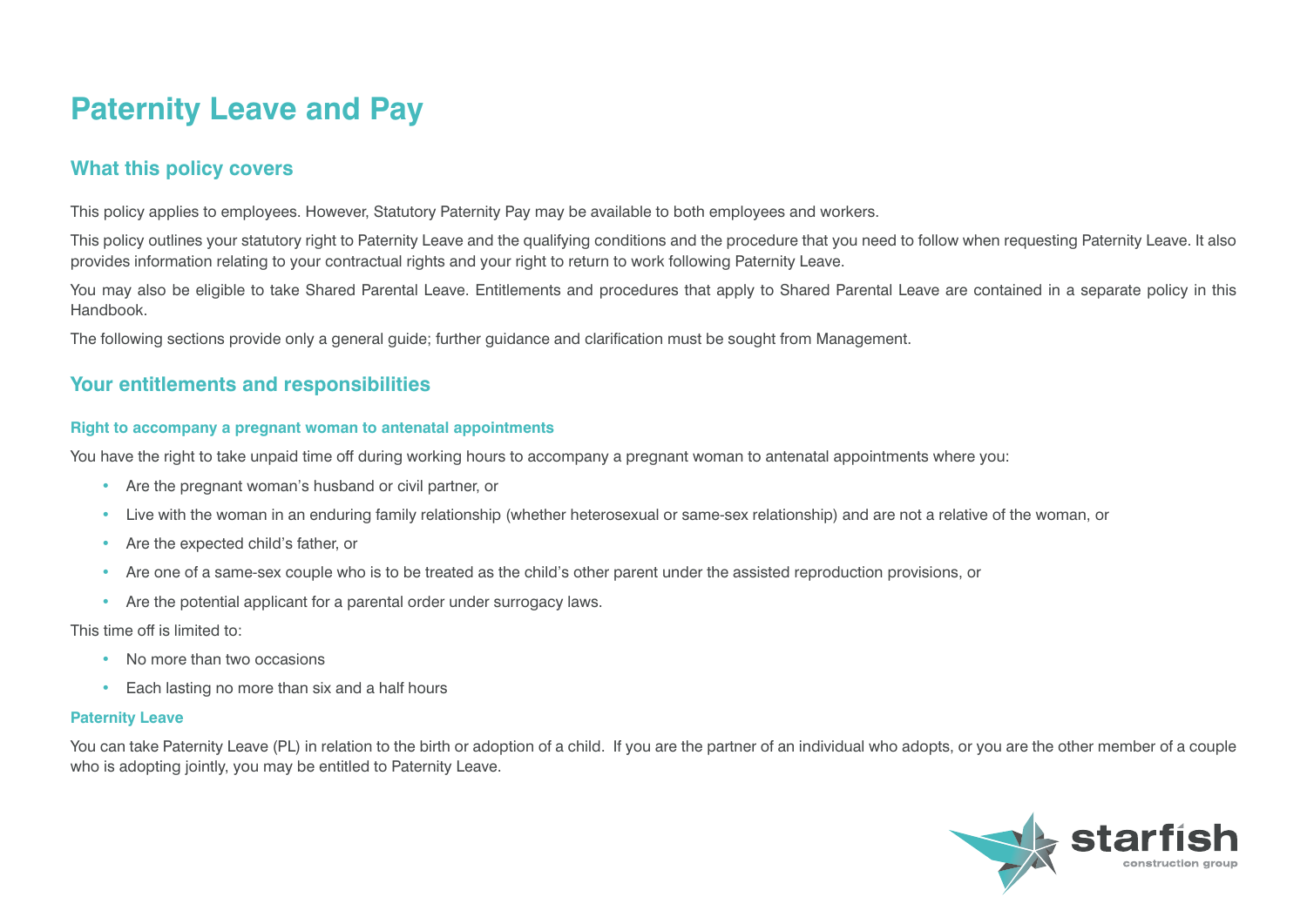If you have adopted the child, you can choose who will take the Adoption Leave and who will take the Paternity Leave. Only one period of Maternity or Adoption Leave and one period of Paternity Leave may be taken between the couple even if your partner works for a different company.

Further details of Adoption Leave entitlement are set out in the Maternity and Adoption Policy (outlined elsewhere in the Employee Handbook).

#### **Qualifying conditions for Paternity Leave**

In order to qualify for Paternity Leave you must:

- Have worked continuously for the company for 26 weeks leading into the 15th week before the child is due; or by the week in which an approved adoption agency matches you with the child (the notification week)
- Be the biological father of the child or the mother's husband or partner (male or female) or have, or expect to have, responsibility for the child's upbringing
- Confirm the requested leave is intended for the purpose of caring for the child, or to support the child's mother or adoptive parent in caring for the child.

If you are eligible you are entitled to take up to two weeks' paid PL. PL must be taken in units of either one whole week or two consecutive whole weeks. Leave may start on any day of the week, on or following the child's birth, but must be completed:

- Within 56 calendar days of the actual date of birth of the child; or
- If the child is born early, within the period from the actual date of birth up to 56 calendar days after the expected week of birth.

You may change your mind about the starting date for PL, providing you tell the Company at least 28 calendar days in advance of the changed start date (or as soon as is reasonably practicable, if not in a position to do so within the prescribed period).

#### **Statutory Paternity Pay**

If you are eligible you are entitled to be paid during your PL following the birth or placement of your child in order to care for the child or support its mother or adoptive parent.

During PL, it is likely that you will be entitled to Statutory Paternity Pay (SPP), which will be the same as the standard rate of Statutory Maternity Pay (SMP). In order to qualify for SPP you must:

- Meet the pl qualifying conditions mentioned above and
- Have average weekly earnings equal to or above the lower earnings limit for national insurance purposes over the eight week period leading up to and including, the 15th week before the child is due or, in adoption cases, the Notification Week

In addition to meeting the conditions detailed above, the Company may request you to provide a self certificate as evidence that the mother or adoptive parent meets these conditions. The self certificate must also provide the information required above and include a declaration that you meet the necessary conditions.

#### **Contractual benefits during your Paternity Leave**

You are entitled to enjoy your normal terms and conditions of employment, with the exception of pay, whilst on Paternity Leave. You are also entitled to return to the same job following your leave.

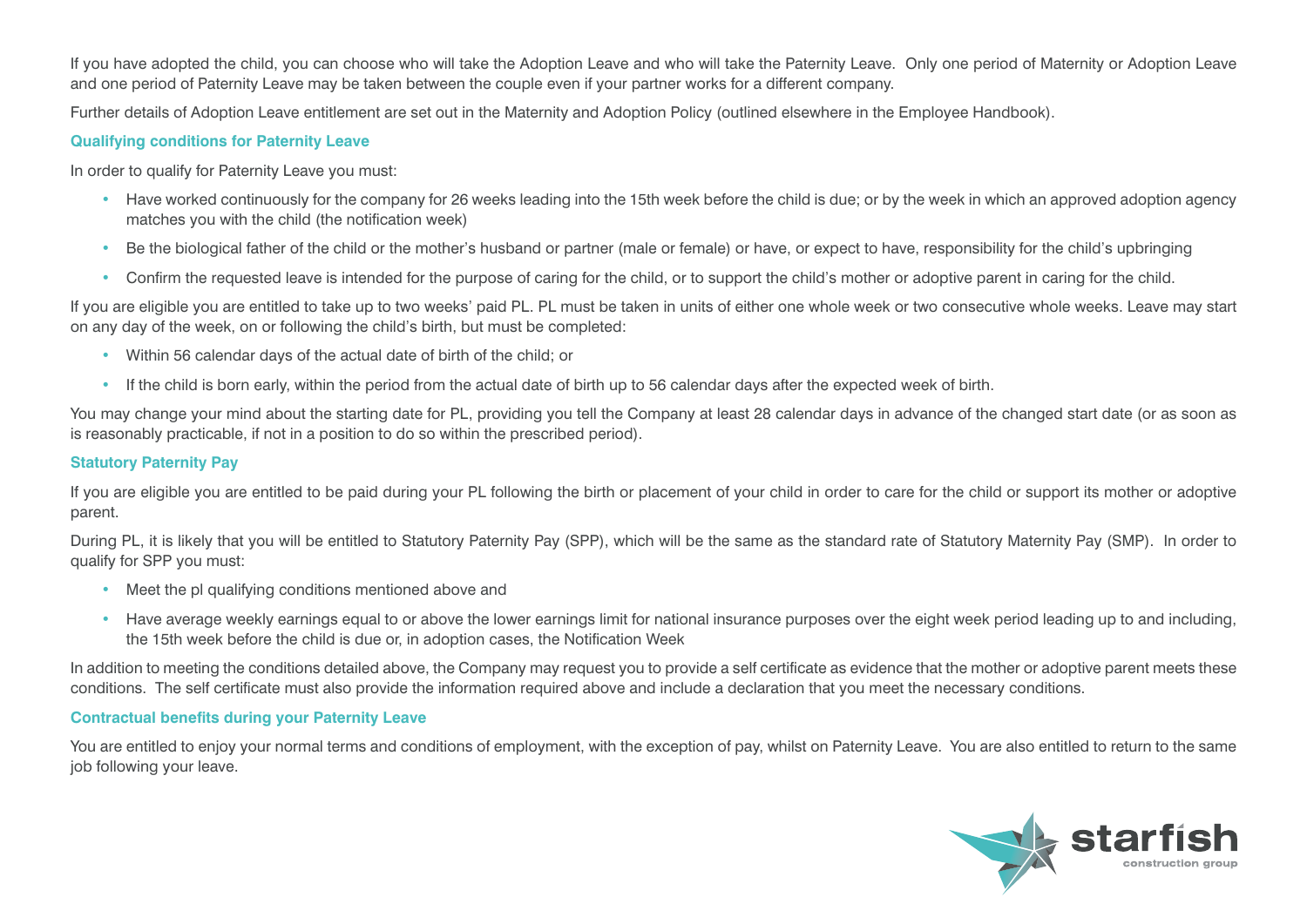If the Company provides you with an enhanced contractual right to Paternity Leave or Paternity Pay you should clearly understand, that when payment of contractual paternity pay is made this is inclusive of any SPP entitlement i.e. you are not entitled to both.

#### **Contact during Paternity Leave**

The Company may make reasonable contact with you during your Paternity Leave.

## **Procedure**

#### **Requesting Paternity Leave**

If you wish to take PL you must notify the Company by the 15th week before the expected week of childbirth or no more than seven days after you are notified of being matched with the child, stating the week the child is due, or the expected placement date; whether you wish to take one week's or two weeks' continuous leave; and the date you want the leave to start.

The Company will consider all requests for Paternity Leave. However, you must be aware that Paternity Leave can only be authorised to be taken immediately after the birth or the placement of the child or if later at a time to suit the needs of the business.

#### **Taking Paternity Leave**

You are permitted to take PL in units of either one whole week or two consecutive whole weeks.

Leave may start on any day of the week on or following the child's birth or the date of adoption placement. Your leave must be completed within 56 calendar days of the actual date of birth of the child, or the date of the adoption placement.

If the child is born early, leave must be taken within the period from the actual date of birth up to 56 calendar days after the expected week of birth.

#### **Changing the start of your Paternity Leave**

Where you are to take PL in respect of a child's birth or to coincide with the day a child is placed with you, you can give written notice to vary the start date of your leave from that which you originally specified.

At least 28 days before the Expected Week of Childbirth or the Expected Placement Date, notice should be given where you wish to:

- Vary your leave to start on the day of the child's birth
- Vary your leave to start a specified number of days after the child's birth or after the placement date of the child (minus the specified number of days)
- Vary your leave to start on a specific date (or a different date from that you originally specified).

#### **Returning to work after your Paternity Leave**

You are normally entitled to return to work following Paternity Leave to the same position you held before commencing your leave. Your terms of employment will continue to be the same as they would have been had you not been on Paternity Leave.